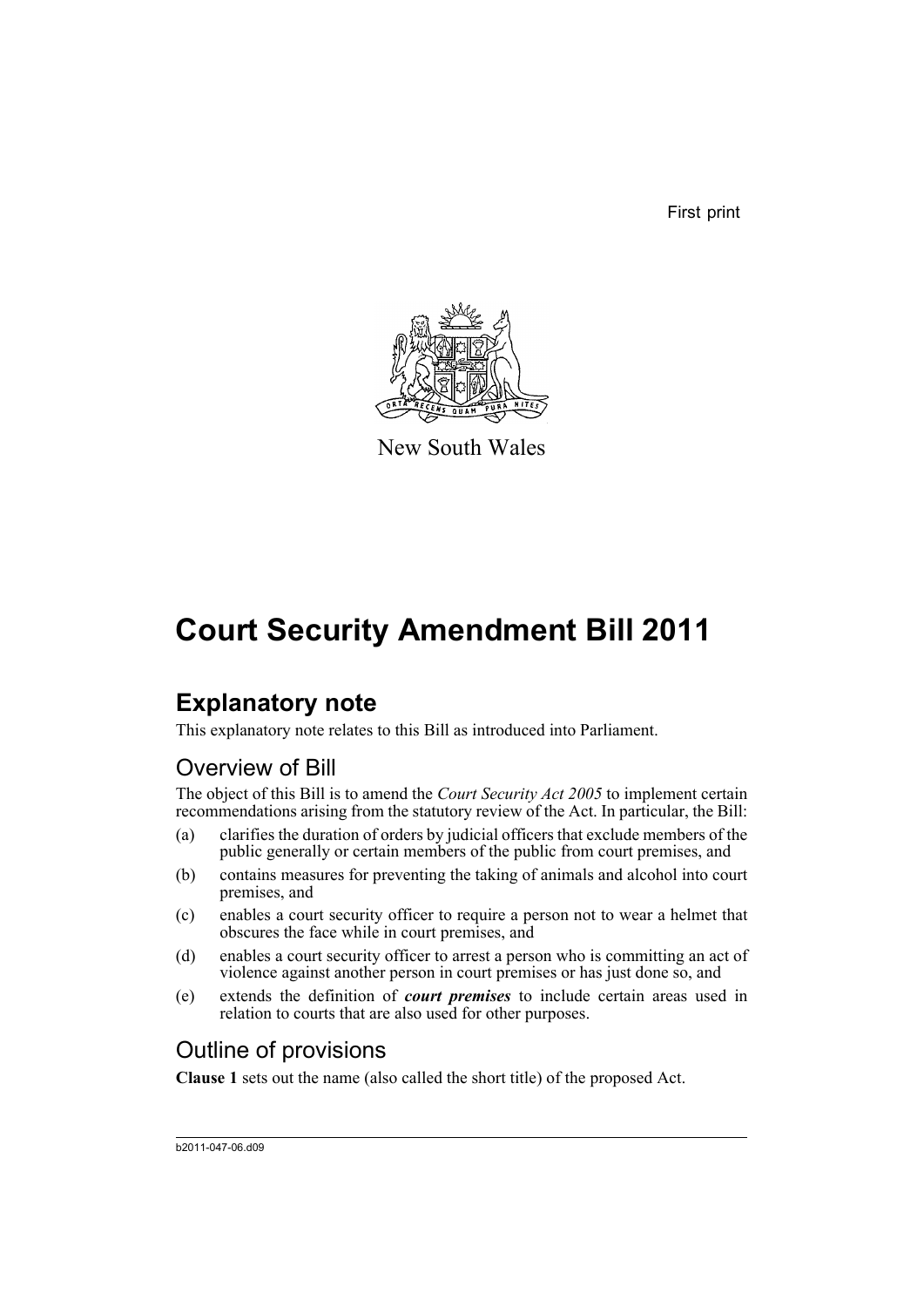Explanatory note

**Clause 2** provides for the commencement of the proposed Act on a day or days to be appointed by proclamation.

#### **Schedule 1 Amendment of Court Security Act 2005 No 1**

**Schedule 1 [1]** amends section 4 of the Act to specifically include in the definition of *court premises* any part of premises or a place used in relation to the operations of a court that is also used for other purposes.

**Schedule 1 [2]** amends section 7 of the Act to provide that an order given by a judicial officer that excludes the public generally, or specified members of the public, from court premises or a part of court premises can have effect for no more than 28 days. A judicial officer may renew such an order if the officer considers the circumstances warrant it.

**Schedule 1 [3]** inserts proposed section 7A into the Act to enable a court security officer to refuse a person entry to court premises, or to direct a person to leave court premises, if the person is in possession of an animal. The proposed section does not apply to an assistance animal that is being used by a person with a disability or an animal that is taken into court premises with the authority of a judicial officer, police officer or court security officer.

**Schedule 1 [5]** amends section 11 of the Act to enable a court security officer to require a person to surrender any alcohol in the person's possession before being allowed entry into court premises. Any alcohol surrendered is to be kept in safekeeping and returned to the person on request when the person leaves the court premises. **Schedule 1 [4]** makes a consequential amendment to section 10 of the Act.

**Schedule 1 [6]** amends section 14 of the Act to specifically include a power for a court security officer to give a direction to a person to remove a helmet that the person is wearing and that obscures the face and not to wear it while in court premises. **Schedule 1 [7] and [8]** make consequential amendments.

**Schedule 1 [9]** amends section 16 of the Act to enable a court security officer to arrest a person if the person is assaulting another person in the court premises or has just assaulted another person in the court premises. **Schedule 1 [11]** defines *assault* as an act of violence against a person that constitutes an offence under Part 3 of the *Crimes Act 1900*.

**Schedule 1 [10]** amends section 16 of the Act to specifically enable a security officer to discontinue an arrest.

**Schedule 1 [12] and [13]** amend Schedule 1 to the Act to make provision for matters of a savings or transitional nature consequent on the enactment of the proposed Act.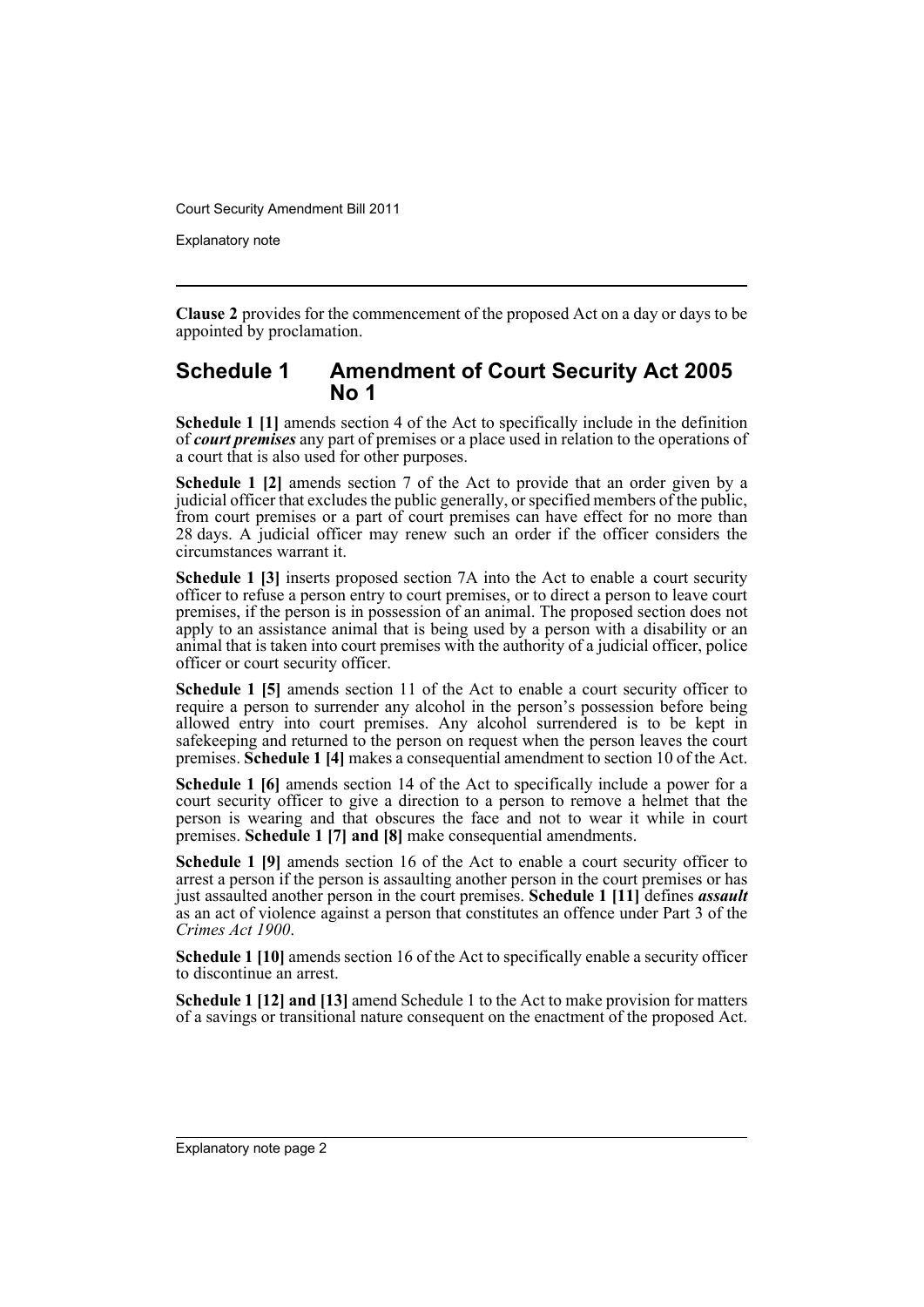Explanatory note

### **Schedule 2 Amendment of Court Security Regulation 2005**

**Schedule 2** amends Schedule 2 to the Regulation to enable a penalty notice to be given to a person for failing to comply with a direction given by a court security officer to leave the premises because the person is in possession of an animal.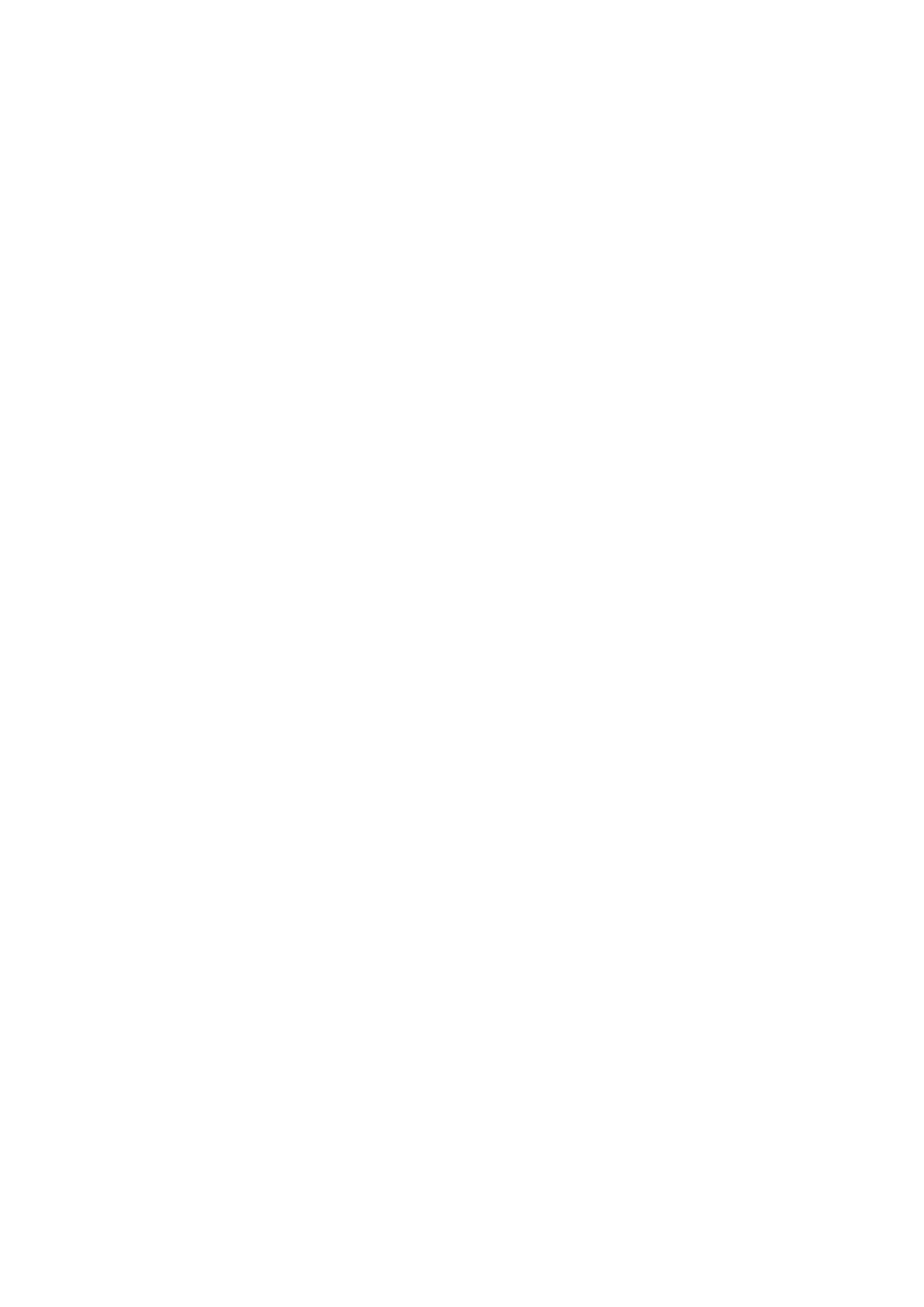First print



New South Wales

# **Court Security Amendment Bill 2011**

### **Contents**

|                                                        | Page |
|--------------------------------------------------------|------|
| Name of Act                                            |      |
| Commencement<br>2                                      | 2    |
| Schedule 1 Amendment of Court Security Act 2005 No 1   | 3    |
| Schedule 2 Amendment of Court Security Regulation 2005 | 6.   |
|                                                        |      |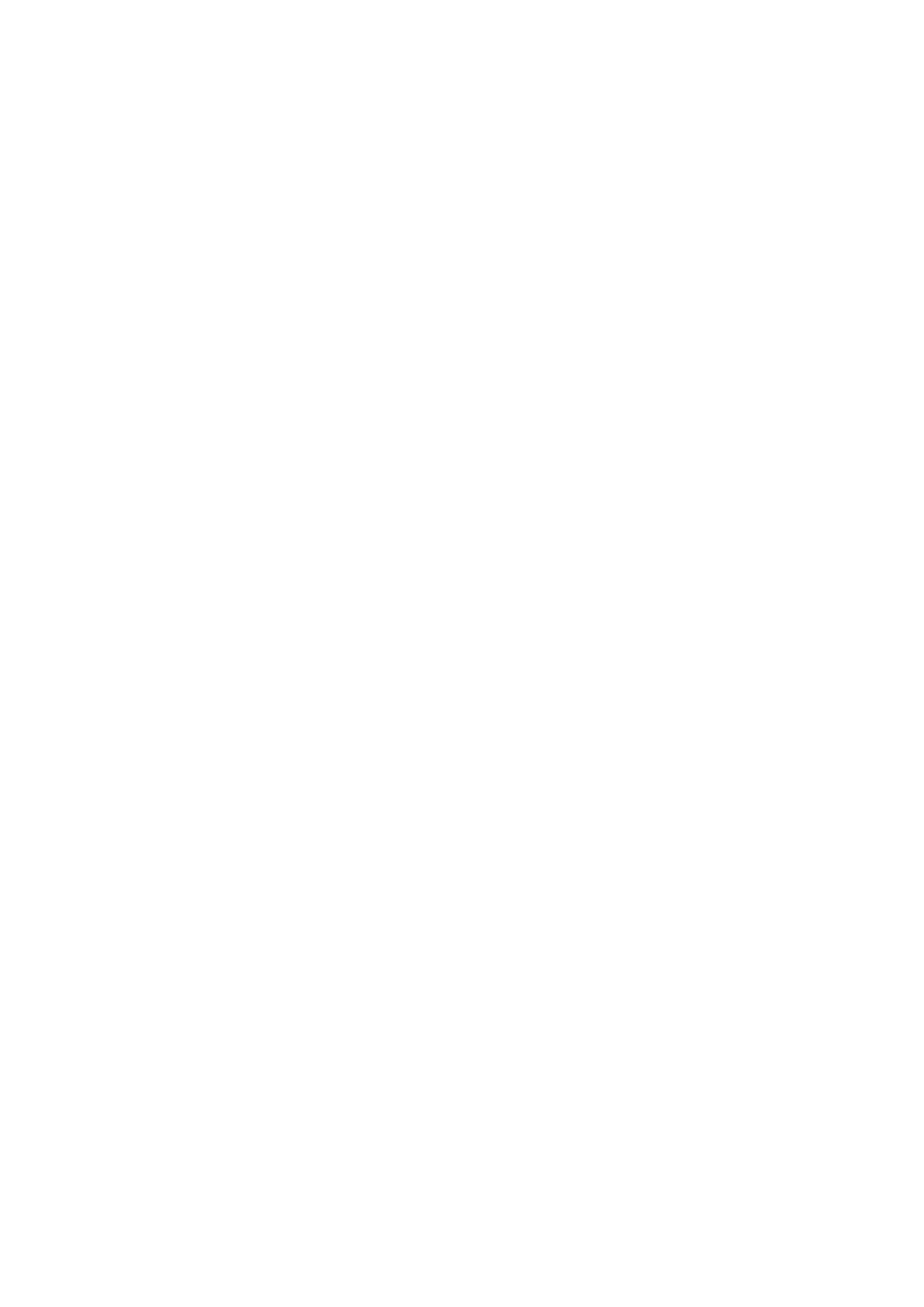

New South Wales

# **Court Security Amendment Bill 2011**

No , 2011

#### **A Bill for**

An Act to amend the *Court Security Act 2005* to make further provision with respect to the powers of security officers for courts; and for other purposes.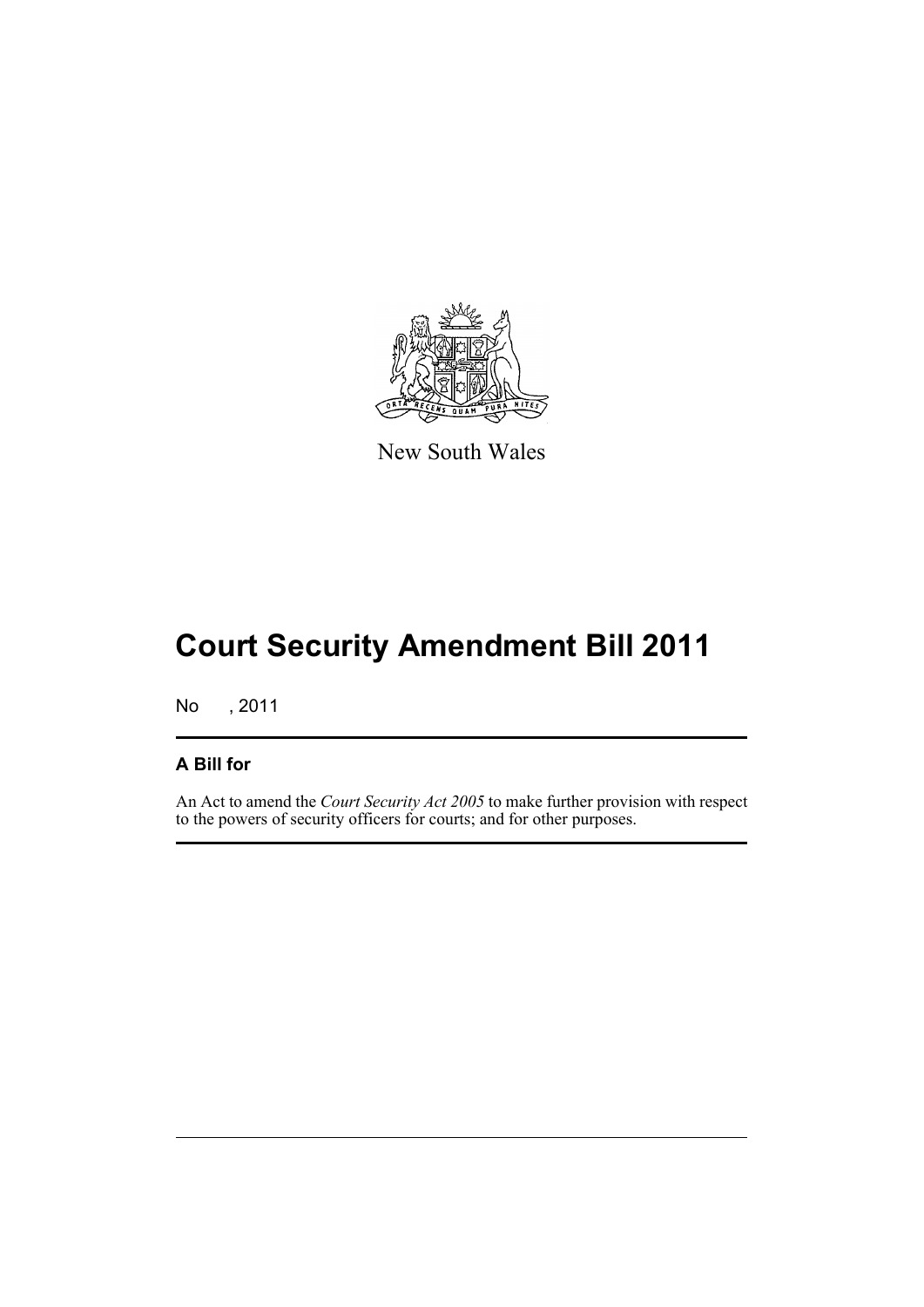<span id="page-7-1"></span><span id="page-7-0"></span>

| The Legislature of New South Wales enacts:                           | 1              |
|----------------------------------------------------------------------|----------------|
| Name of Act                                                          | $\mathcal{P}$  |
| This Act is the Court Security Amendment Act 2011.                   | 3              |
| <b>Commencement</b>                                                  | $\overline{a}$ |
| This Act commences on a day or days to be appointed by proclamation. | 5              |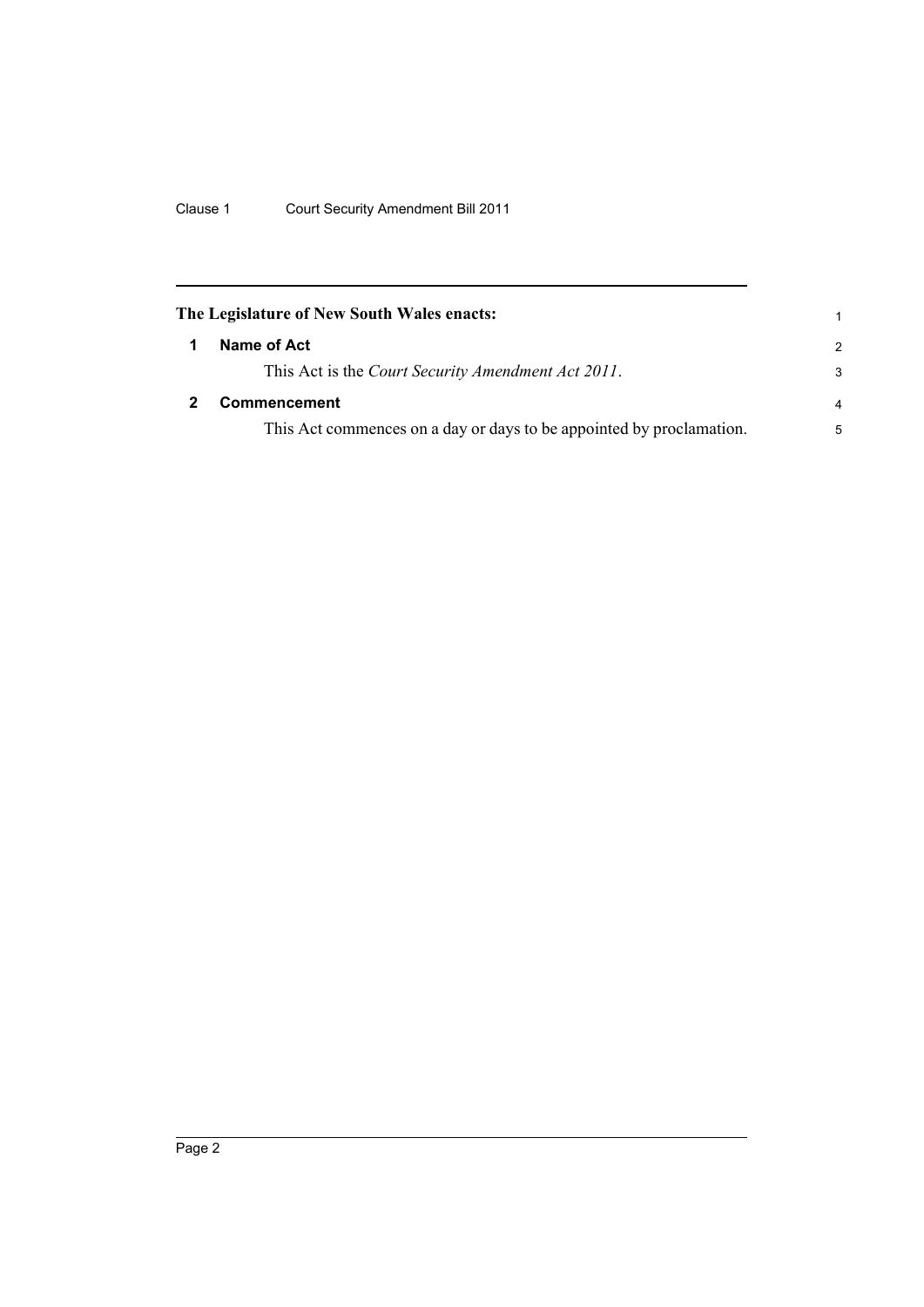Amendment of Court Security Act 2005 No 1 Schedule 1

<span id="page-8-0"></span>

| <b>Schedule 1</b> |                         |                              |                                                                                                      | <b>Amendment of Court Security Act 2005</b><br>No 1                                                                                                                                                                                                                                               | $\mathbf{1}$<br>$\overline{2}$ |
|-------------------|-------------------------|------------------------------|------------------------------------------------------------------------------------------------------|---------------------------------------------------------------------------------------------------------------------------------------------------------------------------------------------------------------------------------------------------------------------------------------------------|--------------------------------|
| [1]               |                         | <b>Section 4 Definitions</b> |                                                                                                      |                                                                                                                                                                                                                                                                                                   | 3                              |
|                   |                         |                              | Insert at the end of paragraph (c) of the definition of <i>court premises</i> in<br>section $4(1)$ : |                                                                                                                                                                                                                                                                                                   | 4<br>5                         |
|                   |                         |                              |                                                                                                      | , and                                                                                                                                                                                                                                                                                             | 6                              |
|                   |                         |                              | (d)                                                                                                  | any part of premises or a place used in relation to the<br>operations of a court, or referred to in the preceding<br>paragraphs, that is also used for other purposes.                                                                                                                            | $\overline{7}$<br>8<br>9       |
| [2]               |                         |                              |                                                                                                      | Section 7 Judicial officer may close court premises for security reasons                                                                                                                                                                                                                          | 10                             |
|                   |                         |                              |                                                                                                      | Insert after section $7(1)$ :                                                                                                                                                                                                                                                                     | 11                             |
|                   |                         | (1A)                         |                                                                                                      | An order of a judicial officer under this section may have effect<br>for no more than 28 days. However, nothing prevents the judicial<br>officer from renewing the order for a further period not greater<br>than 28 days if the judicial officer considers that the<br>circumstances warrant it. | 12<br>13<br>14<br>15<br>16     |
|                   |                         | (1B)                         |                                                                                                      | An order may be renewed more than once.                                                                                                                                                                                                                                                           | 17                             |
| [3]               |                         | <b>Section 7A</b>            |                                                                                                      |                                                                                                                                                                                                                                                                                                   | 18                             |
|                   | Insert after section 7: |                              |                                                                                                      |                                                                                                                                                                                                                                                                                                   | 19                             |
|                   | 7Α                      |                              |                                                                                                      | Animals in court premises                                                                                                                                                                                                                                                                         | 20                             |
|                   |                         | (1)                          |                                                                                                      | A security officer may refuse a person entry to court premises, or<br>may require a person in court premises to leave the premises, if<br>the person is in possession of an animal.                                                                                                               | 21<br>22<br>23                 |
|                   |                         | (2)                          |                                                                                                      | If a security officer requires a person to leave court premises in<br>accordance with this section, the person must immediately leave<br>the premises.                                                                                                                                            | 24<br>25<br>26                 |
|                   |                         |                              |                                                                                                      | Maximum penalty: 5 penalty units.                                                                                                                                                                                                                                                                 | 27                             |
|                   |                         | (3)                          |                                                                                                      | This section does not apply to or in respect of the following:                                                                                                                                                                                                                                    | 28                             |
|                   |                         |                              | (a)                                                                                                  | an assistance animal (within the meaning of the Disability<br>Discrimination Act 1992 of the Commonwealth) that is<br>being used by a person with a disability (within the<br>meaning of that Act),                                                                                               | 29<br>30<br>31<br>32           |
|                   |                         |                              | (b)                                                                                                  | an animal that is taken into court premises with the<br>authority of a judicial officer, police officer or security<br>officer.                                                                                                                                                                   | 33<br>34<br>35                 |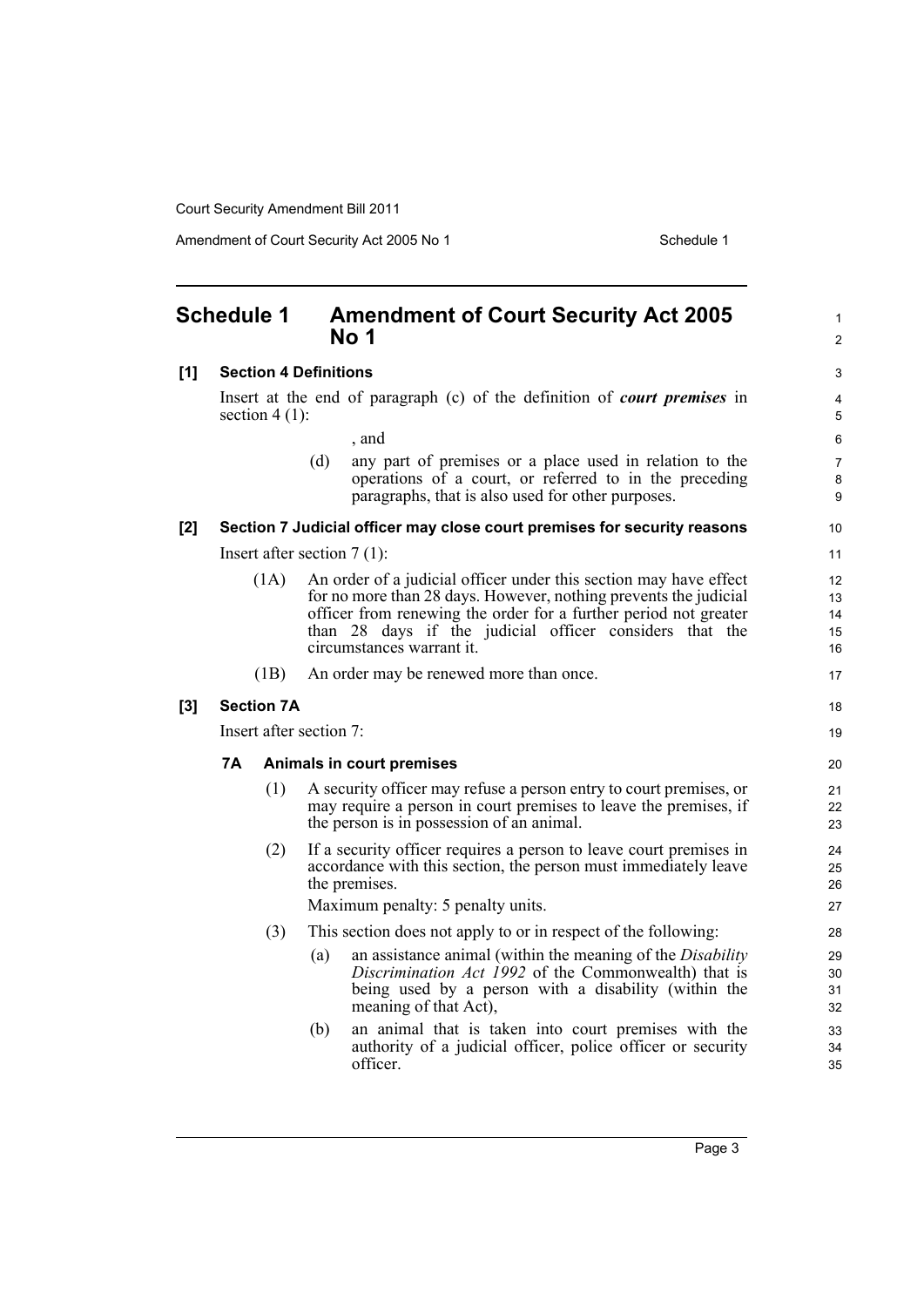Schedule 1 Amendment of Court Security Act 2005 No 1

| [4] |                                                                                                                         |     | Section 10 Power to search persons and vehicles                                                                                                                                                                                                                        | 1                            |  |
|-----|-------------------------------------------------------------------------------------------------------------------------|-----|------------------------------------------------------------------------------------------------------------------------------------------------------------------------------------------------------------------------------------------------------------------------|------------------------------|--|
|     |                                                                                                                         |     | Insert "or may be required to be deposited with the officer under<br>section 11 (1)" after "offensive implement" in section 10 (1) (e).                                                                                                                                | $\overline{\mathbf{c}}$<br>3 |  |
| [5] | Section 11 Power to require property and other things to be surrendered<br>for safekeeping                              |     |                                                                                                                                                                                                                                                                        | 4<br>5                       |  |
|     |                                                                                                                         |     | Insert after section 11 $(1)$ $(b)$ :                                                                                                                                                                                                                                  | 6                            |  |
|     |                                                                                                                         | (c) | any alcohol, or bottle or other container in which alcohol<br>is contained, that is in the person's possession or control<br>unless the person is taking it into court premises with the<br>authority of a judicial officer or the registrar of the relevant<br>court. | 7<br>8<br>9<br>10<br>11      |  |
| [6] | <b>Section 14 Power to give directions</b>                                                                              |     |                                                                                                                                                                                                                                                                        |                              |  |
|     | Insert after section $14(2)$ :                                                                                          |     |                                                                                                                                                                                                                                                                        | 13                           |  |
|     | (2A)                                                                                                                    |     | Without limiting subsection $(1)$ , a security officer may give either<br>or both of the following directions to a person who is entering or<br>in court premises:                                                                                                     | 14<br>15<br>16               |  |
|     |                                                                                                                         | (a) | a direction to remove a helmet that is being worn by the<br>person.                                                                                                                                                                                                    | 17<br>18                     |  |
|     |                                                                                                                         | (b) | a direction to not wear a helmet while in court premises.                                                                                                                                                                                                              | 19                           |  |
|     | (2B)                                                                                                                    |     | A security officer may give a direction under subsection (2A)<br>only if the helmet concerned is obscuring the face of the person<br>wearing it or would obscure the face of a person wearing it.                                                                      | 20<br>21<br>22               |  |
| [7] | <b>Section 14 (3)</b>                                                                                                   |     |                                                                                                                                                                                                                                                                        | 23                           |  |
|     | Omit "has complied with section 20 in giving a direction to a person".                                                  |     |                                                                                                                                                                                                                                                                        |                              |  |
|     | Insert instead "has complied with this section and section 20 in giving a<br>direction to a person under this section". |     |                                                                                                                                                                                                                                                                        |                              |  |
| [8] | <b>Section 14 (7)</b>                                                                                                   |     |                                                                                                                                                                                                                                                                        | 27                           |  |
|     | Omit "subsection (1)". Insert instead "this section".                                                                   |     |                                                                                                                                                                                                                                                                        |                              |  |
| [9] | <b>Section 16 Powers of arrest</b>                                                                                      |     |                                                                                                                                                                                                                                                                        |                              |  |
|     |                                                                                                                         |     | Insert at the end of section $16(1)(b)$ :                                                                                                                                                                                                                              | 30                           |  |
|     |                                                                                                                         |     | , or                                                                                                                                                                                                                                                                   | 31                           |  |
|     |                                                                                                                         | (c) | the person is assaulting another person in the premises or<br>has just assaulted another person in the premises.                                                                                                                                                       | 32<br>33                     |  |
|     |                                                                                                                         |     |                                                                                                                                                                                                                                                                        |                              |  |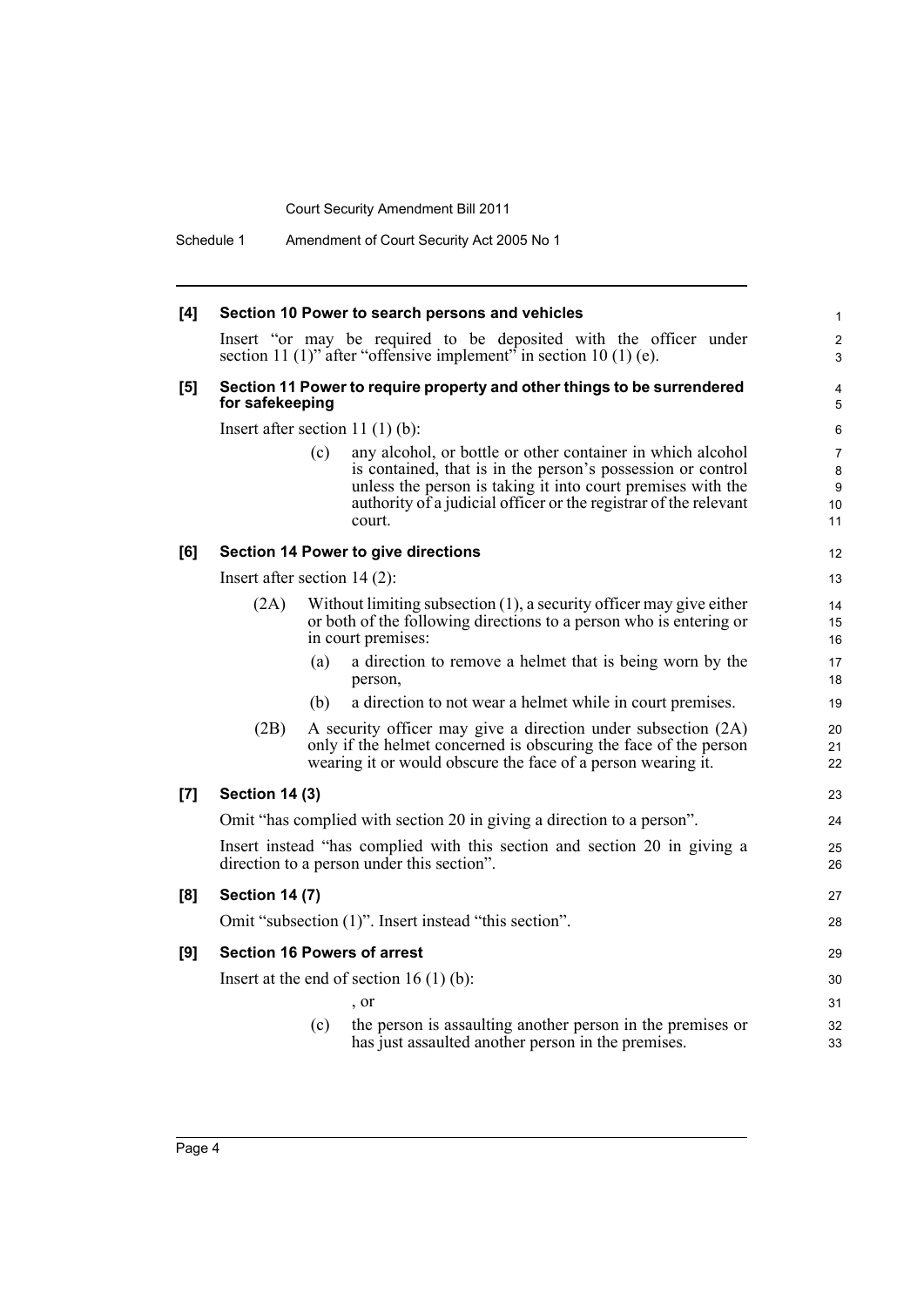Amendment of Court Security Act 2005 No 1 Schedule 1

| $[10]$ | Section 16 (4A)                      |                                                                                                                                                                                     | 1                     |  |  |  |
|--------|--------------------------------------|-------------------------------------------------------------------------------------------------------------------------------------------------------------------------------------|-----------------------|--|--|--|
|        | Insert after section $16(4)$ :       |                                                                                                                                                                                     |                       |  |  |  |
|        | (4A)                                 | A security officer may discontinue an arrest at any time if the<br>arrested person is no longer a suspect or the reason for the arrest<br>no longer exists or for any other reason. | $\mathsf 3$<br>4<br>5 |  |  |  |
| $[11]$ | <b>Section 16 (5)</b>                |                                                                                                                                                                                     |                       |  |  |  |
|        | Insert in alphabetical order:        |                                                                                                                                                                                     |                       |  |  |  |
|        |                                      | <b>assault</b> a person means commit an act of violence against a<br>person that constitutes an offence under Part 3 of the Crimes Act<br>1900.                                     | 8<br>9<br>10          |  |  |  |
| $[12]$ |                                      | Schedule 1 Savings, transitional and other provisions                                                                                                                               | 11                    |  |  |  |
|        | Insert at the end of clause $1(1)$ : |                                                                                                                                                                                     |                       |  |  |  |
|        |                                      | Court Security Amendment Act 2011                                                                                                                                                   | 13                    |  |  |  |
| $[13]$ | <b>Schedule 1, Part 2</b>            |                                                                                                                                                                                     |                       |  |  |  |
|        | Insert after Part 1:                 |                                                                                                                                                                                     |                       |  |  |  |
|        | Part 2                               | Provision consequent on the enactment of<br>the Court Security Amendment Act 2011                                                                                                   | 16<br>17              |  |  |  |
|        | $\mathbf{2}$                         | Orders to exclude persons from court premises                                                                                                                                       | 18                    |  |  |  |
|        |                                      | Section 7 (1A) (as inserted by the Court Security Amendment Act<br>2011) applies only to orders made under that section after the<br>commencement of that subsection.               | 19<br>20<br>21        |  |  |  |